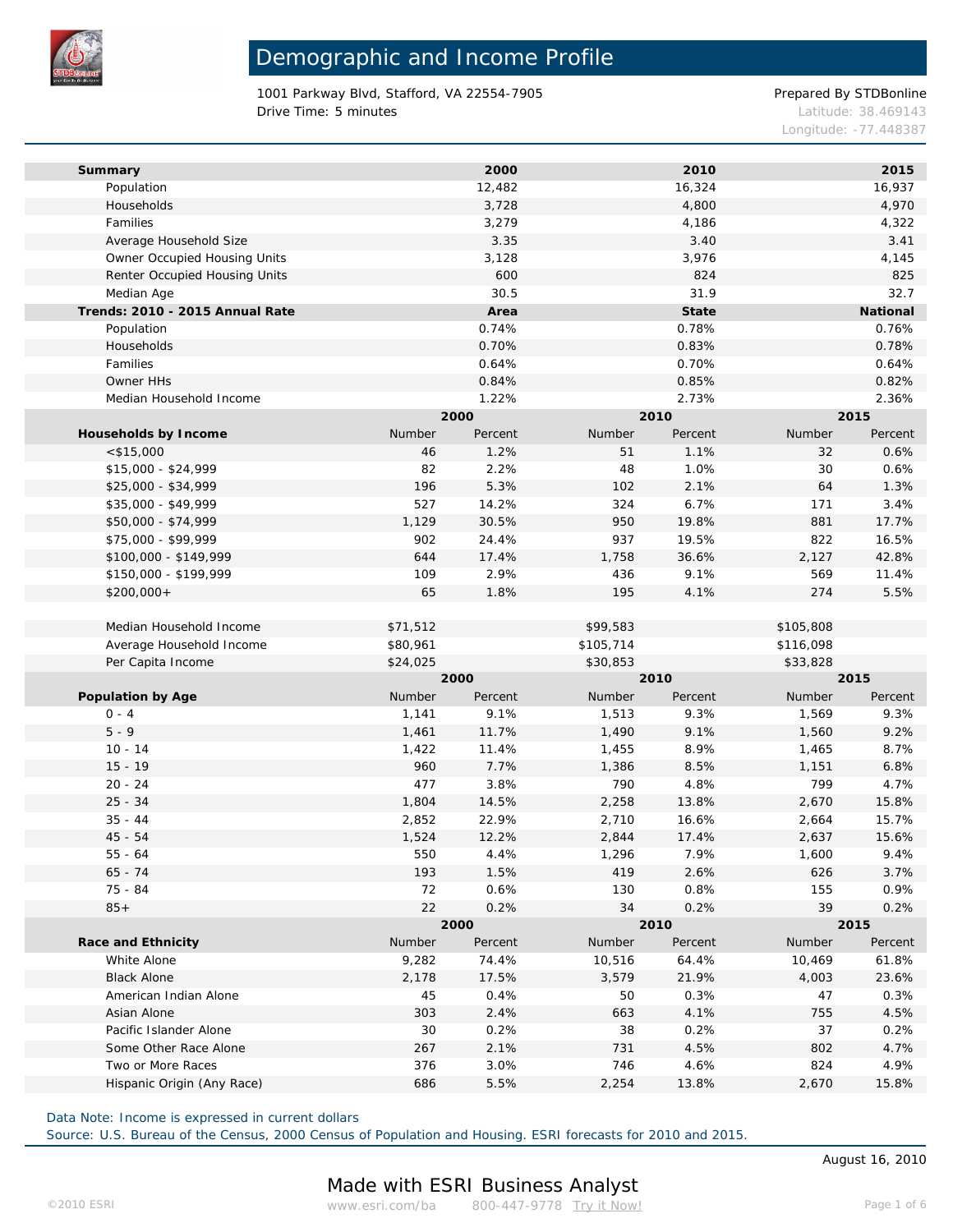

1001 Parkway Blvd, Stafford, VA 22554-7905 Prepared By STDBonline **Drive Time: 5 minutes Latitude: 38.469143** 

Longitude: -77.448387

### Trends 2010-2015



Population by Age







2010 Population by Race



2010 Percent Hispanic Origin: 13.8%

Source: U.S. Bureau of the Census, 2000 Census of Population and Housing. ESRI forecasts for 2010 and 2015.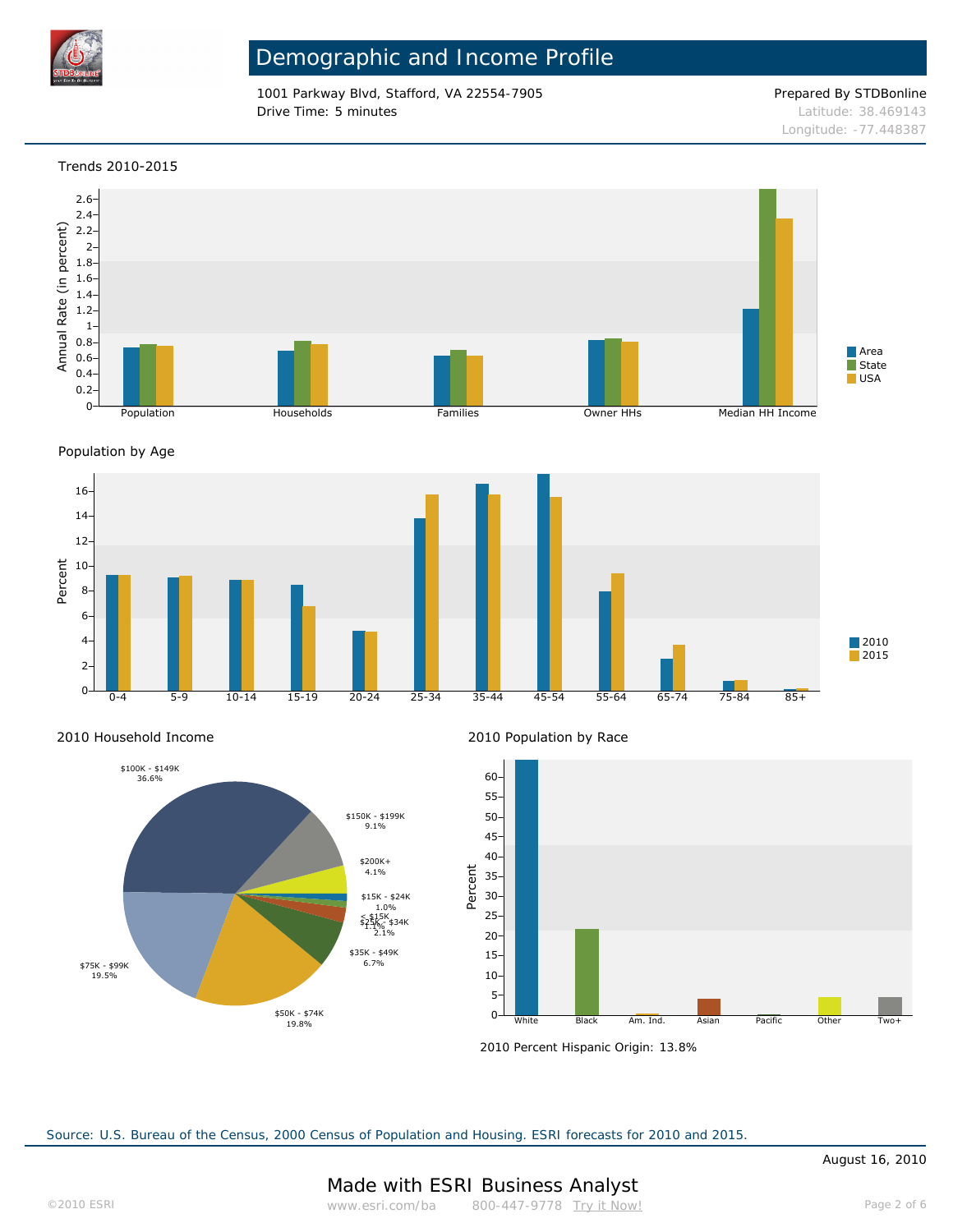

1001 Parkway Blvd, Stafford, VA 22554-7905 Prepared By STDBonline Drive Time: 10 minutes **Latitude: 38.469143** 

Longitude: -77.448387

| Summary                         |                               |          | 2000              |          | 2010              |           | 2015              |  |
|---------------------------------|-------------------------------|----------|-------------------|----------|-------------------|-----------|-------------------|--|
| Population                      |                               |          | 37,129            |          | 50,575            |           | 53,400            |  |
| Households                      |                               |          | 11,620            |          | 15,669            |           | 16,531            |  |
| Families                        |                               |          | 9,660             |          | 12,864            |           | 13,524            |  |
| Average Household Size          |                               |          | 3.18              |          | 3.22              |           | 3.22              |  |
|                                 | Owner Occupied Housing Units  |          | 9,038             |          | 11,910            |           | 12,591            |  |
|                                 | Renter Occupied Housing Units |          | 2,582             |          | 3,759             |           | 3,940             |  |
| Median Age                      |                               |          | 30.3              |          | 30.9              |           | 31.6              |  |
| Trends: 2010 - 2015 Annual Rate |                               |          | Area              |          | State             |           | National          |  |
| Population                      |                               |          | 1.09%             |          | 0.78%             |           | 0.76%             |  |
| Households                      |                               |          | 1.08%             |          | 0.83%             |           | 0.78%             |  |
| Families                        |                               |          | 1.01%             |          | 0.70%             |           | 0.64%             |  |
| Owner HHs                       |                               |          | 1.12%             |          | 0.85%             |           | 0.82%             |  |
| Median Household Income         |                               |          | 2.78%             |          | 2.73%             |           | 2.36%             |  |
|                                 |                               |          | 2000              |          | 2010              |           | 2015              |  |
| Households by Income            |                               | Number   | Percent           | Number   | Percent           | Number    | Percent           |  |
| $<$ \$15,000                    |                               | 476      | 4.1%              | 487      | 3.1%              | 342       | 2.1%              |  |
| $$15,000 - $24,999$             |                               | 575      | 5.0%              | 359      | 2.3%              | 239       | 1.4%              |  |
| $$25,000 - $34,999$             |                               | 891      | 7.7%              | 582      | 3.7%              | 398       | 2.4%              |  |
| \$35,000 - \$49,999             |                               | 1,703    | 14.7%             | 1,422    | 9.1%              | 830       | 5.0%              |  |
| \$50,000 - \$74,999             |                               | 3,141    | 27.1%             | 3,130    | 20.0%             | 3,161     | 19.1%             |  |
| \$75,000 - \$99,999             |                               | 2,525    | 21.8%             | 2,916    | 18.6%             | 2,736     | 16.6%             |  |
| \$100,000 - \$149,999           |                               | 1,720    | 14.9%             | 5,018    | 32.0%             | 6,376     | 38.6%             |  |
| \$150,000 - \$199,999           |                               | 351      | 3.0%              | 1,186    | 7.6%              | 1,656     | 10.0%             |  |
| $$200,000+$                     |                               | 189      | 1.6%              | 570      | 3.6%              | 790       | 4.8%              |  |
|                                 |                               |          |                   |          |                   |           |                   |  |
| Median Household Income         |                               | \$66,345 |                   | \$88,965 |                   | \$102,037 |                   |  |
| Average Household Income        |                               | \$75,052 |                   | \$97,389 |                   | \$108,355 |                   |  |
| Per Capita Income               |                               | \$23,596 |                   | \$30,217 |                   | \$33,584  |                   |  |
|                                 |                               |          | 2000              |          | 2010              |           | 2015              |  |
| Population by Age               |                               | Number   | Percent           | Number   | Percent           | Number    | Percent           |  |
| $0 - 4$                         |                               | 3,369    | 9.1%              | 4,682    | 9.3%              | 4,942     | 9.3%              |  |
| $5 - 9$                         |                               | 3,961    | 10.7%             | 4,437    | 8.8%              | 4,744     | 8.9%              |  |
| $10 - 14$                       |                               | 3,909    | 10.5%             | 4,227    | 8.4%              | 4,417     | 8.3%              |  |
| $15 - 19$                       |                               | 2,899    | 7.8%              | 4,059    | 8.0%              | 3,599     | 6.7%              |  |
| $20 - 24$                       |                               | 1,931    | 5.2%              | 3,220    | 6.4%              | 3,165     | 5.9%              |  |
| $25 - 34$                       |                               | 5,567    | 15.0%             | 7,867    | 15.6%             | 9,305     | 17.4%             |  |
| $35 - 44$                       |                               | 7,989    | 21.5%             | 7,766    | 15.4%             | 7,930     | 14.9%             |  |
| $45 - 54$                       |                               | 4,583    | 12.3%             | 8,108    | 16.0%             | 7,492     | 14.0%             |  |
| $55 - 64$                       |                               | 1,819    | 4.9%              | 4,087    | 8.1%              | 4,952     | 9.3%              |  |
| $65 - 74$                       |                               | 688      | 1.9%              | 1,438    | 2.8%              | 2,057     | 3.9%              |  |
| 75 - 84                         |                               | 316      | 0.9%              | 512      | 1.0%              | 613       | 1.1%              |  |
| $85+$                           |                               | 99       | 0.3%              | 172      | 0.3%              | 183       | 0.3%              |  |
|                                 |                               |          | 2000              |          | 2010              |           | 2015              |  |
|                                 | Race and Ethnicity            |          | Number<br>Percent |          | Number<br>Percent |           | Number<br>Percent |  |
| White Alone                     |                               | 27,865   | 75.0%             | 32,622   | 64.5%             | 32,947    | 61.7%             |  |
| <b>Black Alone</b>              |                               | 6,393    | 17.2%             | 11,368   | 22.5%             | 13,033    | 24.4%             |  |
| American Indian Alone           |                               | 166      | 0.4%              | 201      | 0.4%              | 191       | 0.4%              |  |
| Asian Alone                     |                               | 820      | 2.2%              | 1,913    | 3.8%              | 2,223     | 4.2%              |  |
| Pacific Islander Alone          |                               | 53       | 0.1%              | 68       | 0.1%              | 66        | 0.1%              |  |
| Some Other Race Alone           |                               | 694      | 1.9%              | 2,060    | 4.1%              | 2,302     | 4.3%              |  |
| Two or More Races               |                               | 1,138    | 3.1%              | 2,342    | 4.6%              | 2,638     | 4.9%              |  |
| Hispanic Origin (Any Race)      |                               | 1,885    | 5.1%              | 6,443    | 12.7%             | 7,751     | 14.5%             |  |
|                                 |                               |          |                   |          |                   |           |                   |  |

Data Note: Income is expressed in current dollars

Source: U.S. Bureau of the Census, 2000 Census of Population and Housing. ESRI forecasts for 2010 and 2015.

August 16, 2010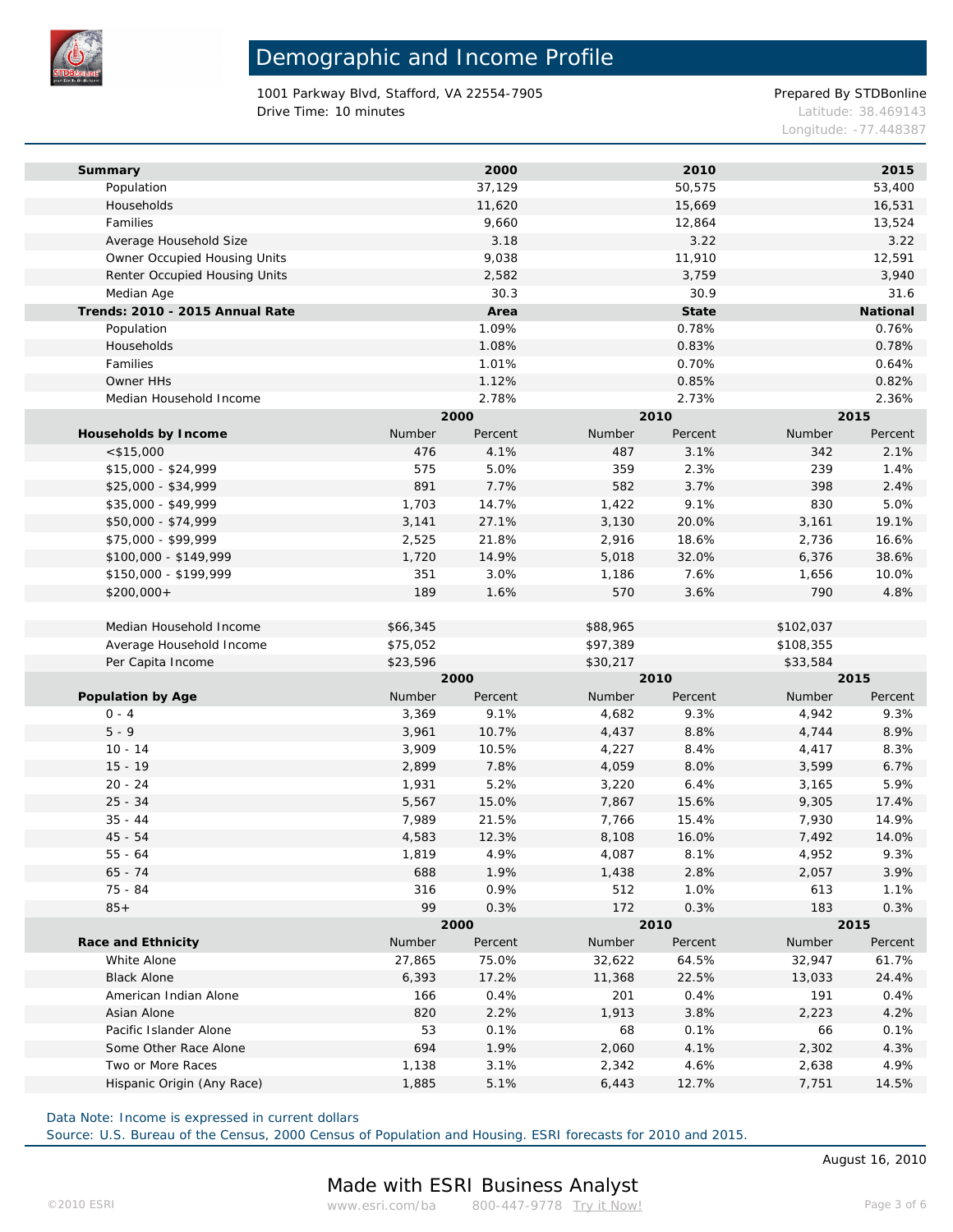

1001 Parkway Blvd, Stafford, VA 22554-7905 Prepared By STDBonline **Drive Time: 10 minutes Latitude: 38.469143** 

Longitude: -77.448387

### Trends 2010-2015



Population by Age



 <sup>2010</sup> Household Income



2010 Population by Race



2010 Percent Hispanic Origin: 12.7%

Source: U.S. Bureau of the Census, 2000 Census of Population and Housing. ESRI forecasts for 2010 and 2015.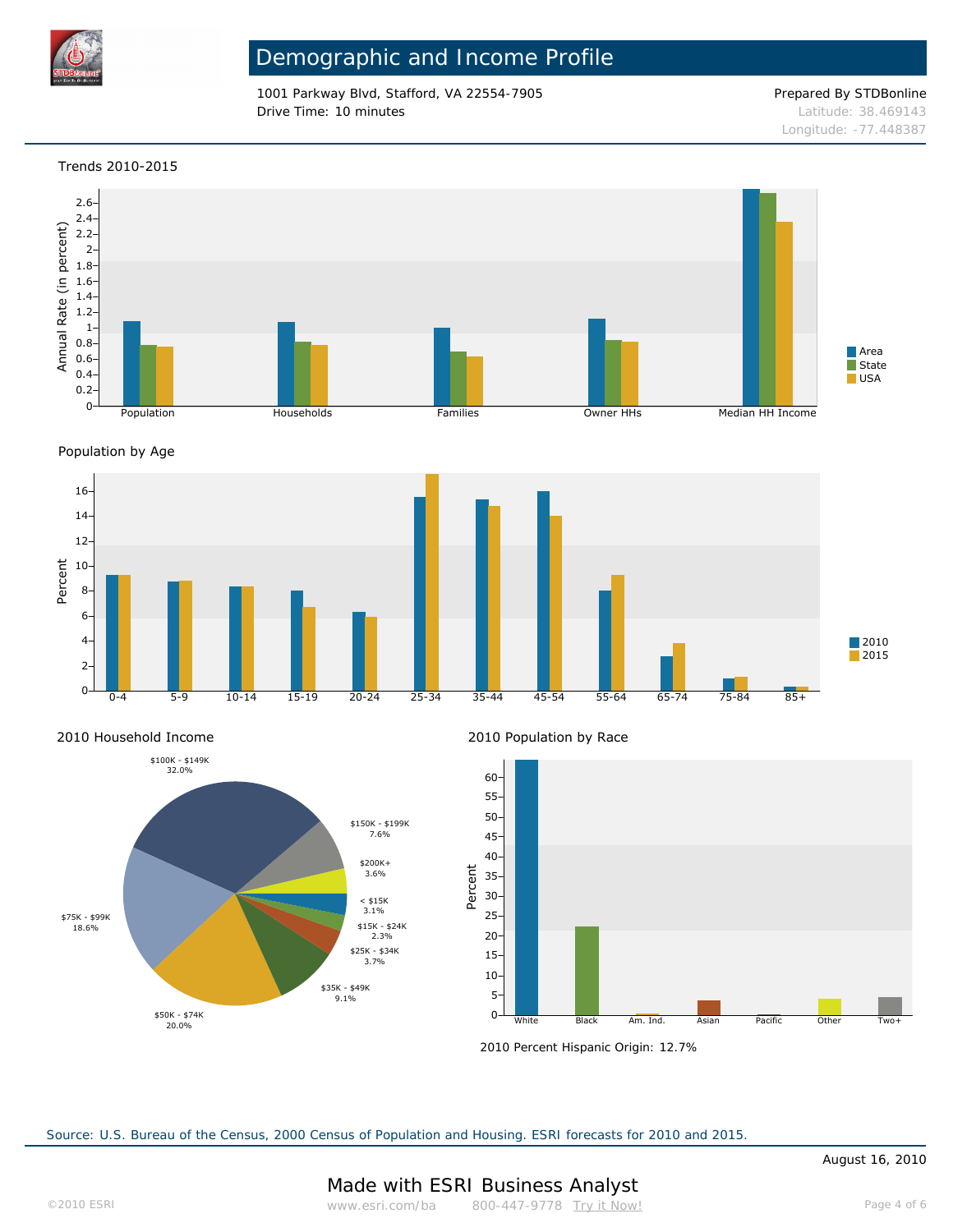

1001 Parkway Blvd, Stafford, VA 22554-7905 Prepared By STDBonline Drive Time: 15 minutes **Latitude: 38.469143** 

Longitude: -77.448387

| Summary                         |          | 2000    |          | 2010    |           | 2015     |  |
|---------------------------------|----------|---------|----------|---------|-----------|----------|--|
| Population                      |          | 51,599  |          | 69,617  |           | 73,584   |  |
| Households                      |          | 16,504  |          | 22,103  |           | 23,361   |  |
| Families                        |          | 13,584  |          | 17,981  |           | 18,931   |  |
| Average Household Size          |          | 3.11    |          | 3.14    |           | 3.14     |  |
| Owner Occupied Housing Units    |          | 13,030  |          | 17,077  |           | 18,057   |  |
| Renter Occupied Housing Units   |          | 3,473   |          | 5,026   |           | 5,304    |  |
| Median Age                      |          | 31.5    |          | 32.2    |           | 32.7     |  |
| Trends: 2010 - 2015 Annual Rate |          | Area    |          | State   |           | National |  |
| Population                      |          | 1.11%   |          | 0.78%   |           | 0.76%    |  |
| Households                      |          | 1.11%   |          | 0.83%   |           | 0.78%    |  |
| Families                        |          | 1.04%   |          | 0.70%   |           | 0.64%    |  |
| Owner HHs                       |          | 1.12%   |          | 0.85%   |           | 0.82%    |  |
| Median Household Income         |          | 2.79%   |          | 2.73%   |           | 2.36%    |  |
|                                 |          | 2000    |          | 2010    |           | 2015     |  |
| Households by Income            | Number   | Percent | Number   | Percent | Number    | Percent  |  |
| $<$ \$15,000                    | 755      | 4.6%    | 738      | 3.3%    | 516       | 2.2%     |  |
| $$15,000 - $24,999$             | 897      | 5.5%    | 545      | 2.5%    | 368       | 1.6%     |  |
| $$25,000 - $34,999$             | 1,280    | 7.8%    | 872      | 3.9%    | 602       | 2.6%     |  |
| \$35,000 - \$49,999             | 2,346    | 14.3%   | 2,051    | 9.3%    | 1,212     | 5.2%     |  |
| \$50,000 - \$74,999             | 4,285    | 26.1%   | 4,226    | 19.1%   | 4,298     | 18.4%    |  |
| \$75,000 - \$99,999             | 3,512    | 21.4%   | 4,078    | 18.5%   | 3,837     | 16.4%    |  |
| \$100,000 - \$149,999           | 2,555    | 15.5%   | 7,026    | 31.8%   | 8,938     | 38.3%    |  |
| \$150,000 - \$199,999           | 547      | 3.3%    | 1,705    | 7.7%    | 2,398     | 10.3%    |  |
| $$200,000+$                     | 262      | 1.6%    | 861      | 3.9%    | 1,193     | 5.1%     |  |
|                                 |          |         |          |         |           |          |  |
| Median Household Income         | \$66,455 |         | \$89,139 |         | \$102,284 |          |  |
| Average Household Income        | \$74,514 |         | \$97,422 |         | \$108,652 |          |  |
| Per Capita Income               | \$23,866 |         | \$30,921 |         | \$34,478  |          |  |
|                                 |          | 2000    |          | 2010    |           | 2015     |  |
| Population by Age               | Number   | Percent | Number   | Percent | Number    | Percent  |  |
| $0 - 4$                         | 4,442    | 8.6%    | 6,093    | 8.8%    | 6,404     | 8.7%     |  |
| $5 - 9$                         | 5,140    | 10.0%   | 5,859    | 8.4%    | 6,253     | 8.5%     |  |
| $10 - 14$                       | 5,245    | 10.2%   | 5,659    | 8.1%    | 5,953     | 8.1%     |  |
| $15 - 19$                       | 4,034    | 7.8%    | 5,378    | 7.7%    | 4,920     | 6.7%     |  |
| $20 - 24$                       | 2,643    | 5.1%    | 4,271    | 6.1%    | 4,199     | 5.7%     |  |
| $25 - 34$                       | 7,373    | 14.3%   | 10,440   | 15.0%   | 12,230    | 16.6%    |  |
| $35 - 44$                       | 10,862   | 21.1%   | 10,375   | 14.9%   | 10,604    | 14.4%    |  |
| $45 - 54$                       | 6,966    | 13.5%   | 11,393   | 16.4%   | 10,534    | 14.3%    |  |
| $55 - 64$                       | 2,931    | 5.7%    | 6,470    | 9.3%    | 7,488     | 10.2%    |  |
| $65 - 74$                       | 1,255    | 2.4%    | 2,430    | 3.5%    | 3,550     | 4.8%     |  |
| 75 - 84                         | 547      | 1.1%    | 947      | 1.4%    | 1,112     | 1.5%     |  |
| $85+$                           | 161      | 0.3%    | 300      | 0.4%    | 338       | 0.5%     |  |
|                                 |          | 2000    | 2010     |         | 2015      |          |  |
| Race and Ethnicity              | Number   | Percent | Number   | Percent | Number    | Percent  |  |
| White Alone                     | 39,771   | 77.1%   | 46,689   | 67.1%   | 47,389    | 64.4%    |  |
| <b>Black Alone</b>              | 8,184    | 15.9%   | 14,533   | 20.9%   | 16,663    | 22.6%    |  |
| American Indian Alone           | 230      | 0.4%    | 290      | 0.4%    | 282       | 0.4%     |  |
| Asian Alone                     | 1,014    | 2.0%    | 2,399    | 3.4%    | 2,811     | 3.8%     |  |
| Pacific Islander Alone          | 60       | 0.1%    | 79       | 0.1%    | 77        | 0.1%     |  |
| Some Other Race Alone           | 848      | 1.6%    | 2,549    | 3.7%    | 2,874     | 3.9%     |  |
| Two or More Races               | 1,492    | 2.9%    | 3,078    | 4.4%    | 3,489     | 4.7%     |  |
| Hispanic Origin (Any Race)      | 2,400    | 4.7%    | 8,283    | 11.9%   | 10,064    | 13.7%    |  |
|                                 |          |         |          |         |           |          |  |

Data Note: Income is expressed in current dollars

Source: U.S. Bureau of the Census, 2000 Census of Population and Housing. ESRI forecasts for 2010 and 2015.

August 16, 2010